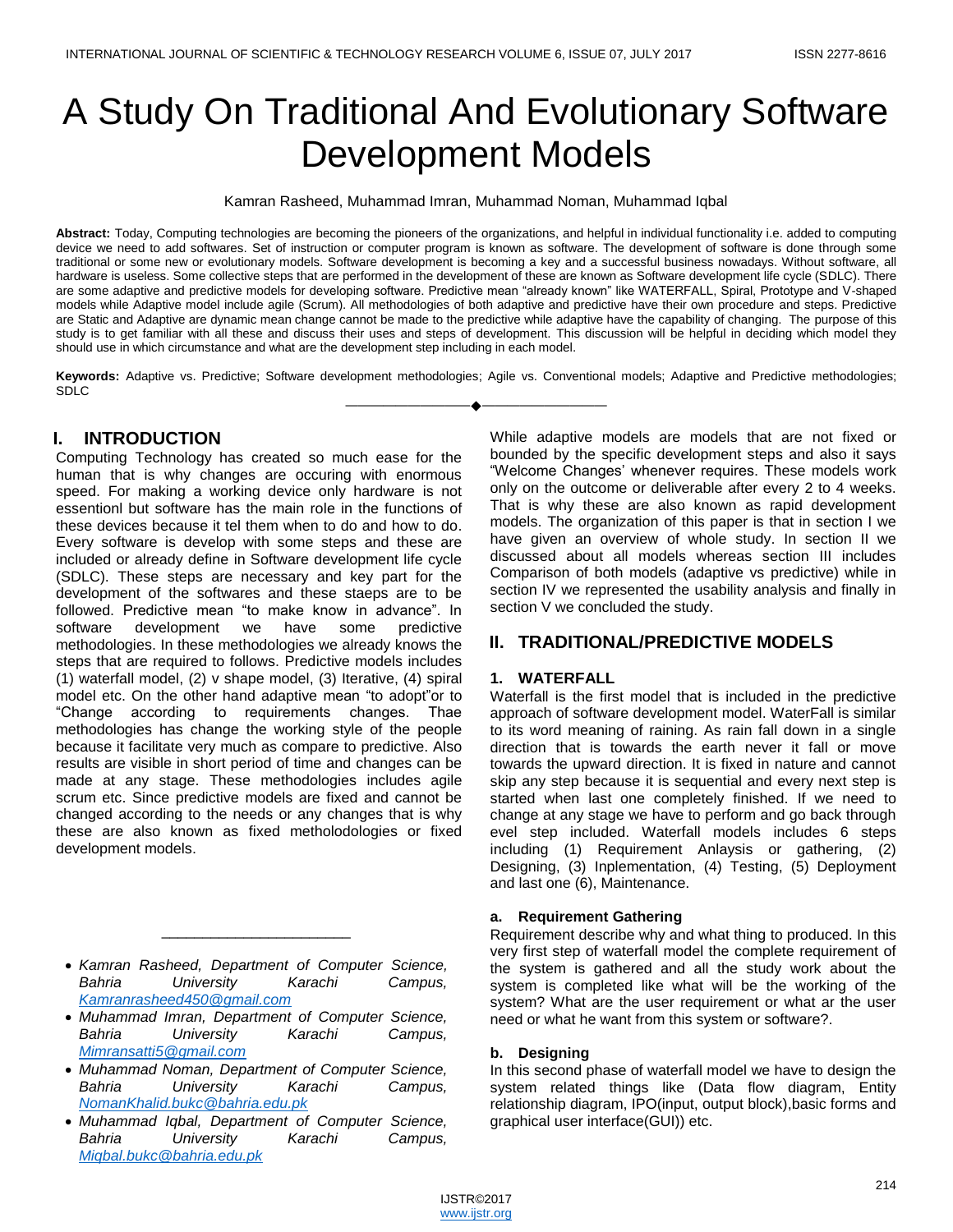#### **c. Implementaion**

Implmentation is the third phase of the waterfall in which the designed things are converted to reality using different programming languages like (JAVA, C, C++,C# etc.) or for web (HTML CSS,ASP.NET or any CMS etc), All the required functiionalities are added in the implementation phase.

## **d. Testing**

The fourth step or phase of thewaterfall is testing. In this phase we have to test whether the implemented work is working properly or not and whether these are required functionalities or not. This is the main step because uptil here half of the working has been completed.

## **e. Deployment**

In this phase we have to deploy or setup if any company or organization want this system or software. Deployment help in getting knowing all the related bugs or performance issues if present in the software. This point also indicate whether our work is successful or not.

## **f. Maintenance**

Final step of the waterfall is maintenance. In this phase if any error or bug arises then it shuld be resolved. Also after deployment this phase insure that software is working properly all the time and according to user requirements.



*Figure 2: Steps or Phases of waterfall model*

# **2. V MODEL**

This is the second predictive model that is used for the software developmet. This model depicts a V-shaped that is why it is known as V-Model. V model consist of phases comprised of (1). Requirement specification including both Business and system requirement specification. (2). Design also comprised of two parts High and Low level design then is the (3). Coding. Note these all phases aer tested side by side if we are working on business requirement specification we must have to do the acceptance testing and if we are working on system level specification we ha to perform system testing. If we are working with high level design we have to include system integration tsting and similarly if doing the low level testing so we have to add Components testing and finally with coding we have to add unit testing. This is the model that is used in the sense where there are so many risk involves. That's is why testing is placed at every level.

## **A. Requirements**

In this model requirements are divided into two parts. (1). Business requirements and (2). System requirements

## **i. Business requirements**

In this step all the business related requirements are gathered like what are the benefits we can achieve after completing this project or work? Or what revenue does it oproduce? Or what are the functionaliies present in the other competitors sysystem or software?

## **ii.System requirements**

System requirements includes the step of gathering all the system requirement like what are the needs of developing this system? What functionalities will be included in the system? What output comes from system? How user interact with the system etc.

## **B. Designing**

Designing paprt alsoo comprises of two parts (1). High level design and (2). Low level design

## **i. High level design**

High level design refers to the first part of the designing phase that need some basic or abstract designing of the system

## **ii. Low level design**

Low level design includes the complete designing of the system that is data flow diagrams, erd etc.

# **C. Coding**

The final phase of V model is coding or the implementation of the system. This phase added all the required functionalities. This phase is considered as the most important step required to complete the projects with the final testing phase. Coding does not depends on any language like (C++, C, JAVA or any other language). Coding can be done by any known language that the developer is capable or if any requirement by the user in case of any condition.



Figure 3: V Shaped Model

## **3.SPIRAL**

This model is the third model of predictive model of software development. All those system or software that include high risks that are designed through thios model because this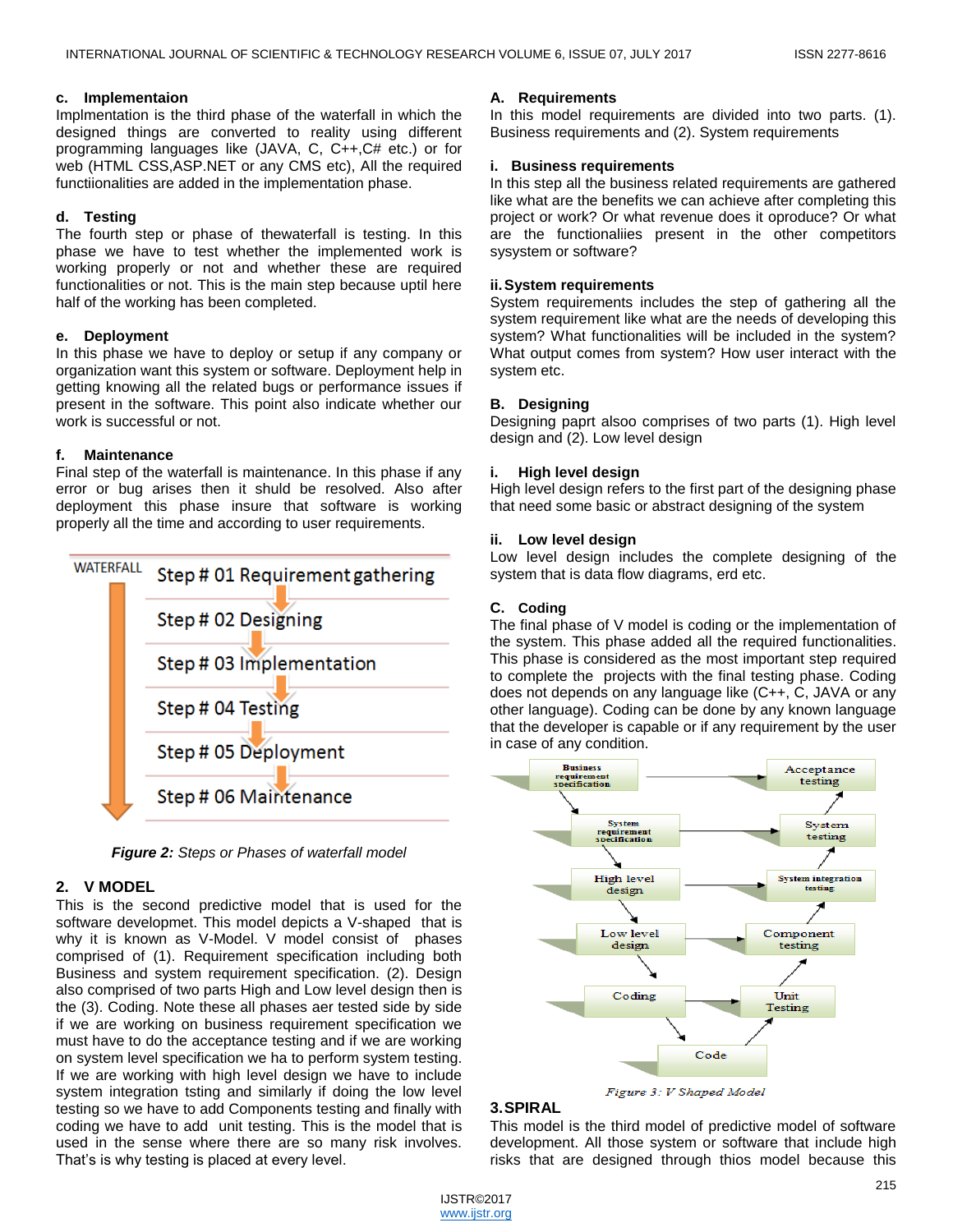model include a continous testing and iterative approach that help us in anlyzing and reducing risk included in the projects. Spiral model includes step as (1). Identification, (2). Design, (3). Construction or build or implementation and last (4). Risk Analysis.

#### **A. Determine objective**

This step is related to thedecision that what thing is to buuild or what aims and objective are to be achieved and what should be tha results we achieve at the end.

#### **B. Identifying and resolving risk**

In this step all the possible risks are identified and then decided thawhen it occur what strategies are to be adoted or how identifies risk are effective to the system.

#### **C. Development and testing**

After idetifying risks next phase is of development of the system. Over here all the decided functionalities are added to the system.

#### **D. Palnning next iteration**

After completion of the development and testing iots time decide that which iteration should be processed next

### **i. Requirement**

At thi spoint it is stated and documented that what are the requiremnet of the system and what functionalities are to be added

#### **ii. Designing**

How the sytem will be developed that is designed at this stage where graphical user interface (GUI), Entity relationship diagram (Erd), Data flow digrams and class diagrams are designed.

#### **iii. Implementation**

After designing part the next process is to develop the whole system according to requirement. This phase is to add all functionalities to the system.

#### **iv. Testing**

Testing mean to compile and run the whole run and check whether it is working fine or not or whether there is any bug in the system.



*Figure 4: Spiral Model*

# **4.ITERATIVE OR INCREMENTAL MODEL**

This is the fourth model that is include in the predictive model of the development. There are several builds that are started after a complete requirement6 analysis. In this model all the work is been done in the iterative manner. The steps that are iterated every time are (1). Requirement, (2). Design, (3). Implementation and (4). Testing again and again. There are many division of the requirement and all are developedwith this sequence as follows

- A. Requirement
- B. Design
- C. Implementation
- D. Testing



*Figure 5 Incremental Model*

#### **5.RAPID APPLICATION DEVELOPMENT (RAD)**

RAD stand for Rapid Application Development. This is the fifth type of predictive methodologies. This type also includes steps that are to be followed and all working are to be done with these steps. There are multiple prototype are under construction at a same time The step of this model includes (1). Business Modeling, (2). Data modeling, (3). Prrocess modelling, (4). Application Generation and finally (5). Testing and turnover

- A. Business modelling
- B. Data Modelling
- C. Process modelling
- D. Application generation
- E. Testing anmd turnover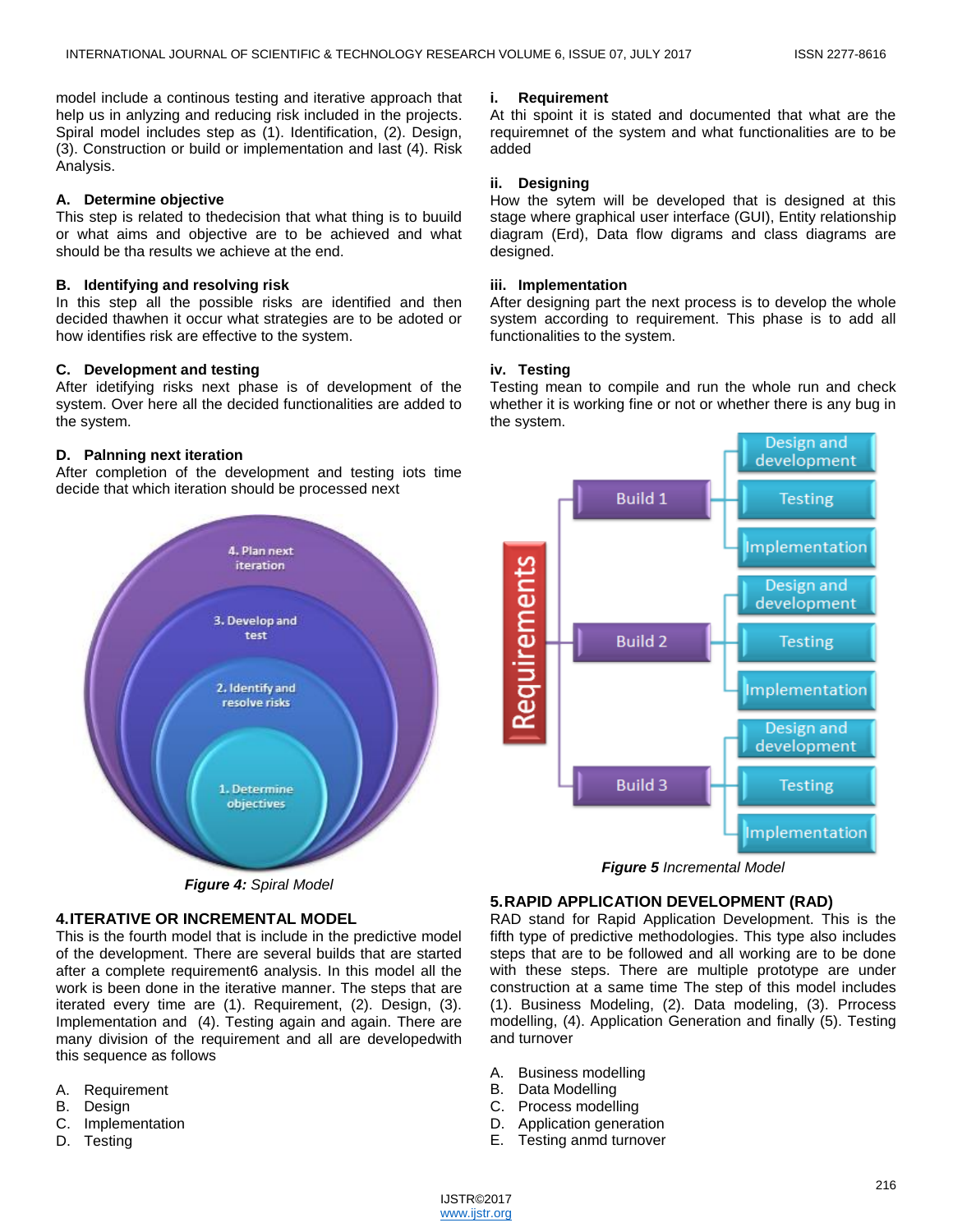#### **i. Business modelling**

It refers to the business oint of view that how the information will flow and distribute throughout several channels. At this point a complete business analysis is performed.

## **ii. Data modelling**

After getting complete ibnformation in the first phase business modelling the dat sets or objects are created. Identification and definataion of the data sets takes place at this phase. Also a relationtionship is created between business and data modelling.

### **iii. Process modelling**

The defination of any enhancement or change occur in the data set is processed in this stage. Description of processes for insertion, deletion, updation of a data object are produced.

### **iv. Application generation**

This stage is assigned for the development or writing codes and adding all required functionalities.Over here data model are created to an application or system

### **v. Testing and turnover**

Finally testing of the generated application is performed to test whether it is working perfectly or not. Also is there any Bug or fault present in the application that may damage or stop the working at any stage. If any bug found then it is turnover mean change are made in order to produce a good application



*Figure Rapid Application Development (RAD)*

# **III. ADAPTIVE MODEL**

## **A. AGILE**

Agile mean rapid change or movement of a body quickly and easily. Agile has changed the software development life cycle and move people to itself due to its excellency and advantages over Predictive models. Agile provide a full function and a running model after every 2-4 week.It provide rapid



# **IV. COMPARISON OF ADAPTIVE AND PREDICTIVE**

| <b>ADAPTIVE</b>                                         | <b>PREDICTIVE</b>                                                |
|---------------------------------------------------------|------------------------------------------------------------------|
| Adaptive are scalable                                   | Predictive are not scalable                                      |
| Adaptive communication<br>is<br>informal                | Predictive methodologies<br>communication is formal              |
| Need less cost if restarted at any<br>stage             | Need high cost if restarted again                                |
| User involment is on large scale                        | User involvement is on small<br>scale                            |
| Adaptive methodologies<br>have<br>requirement not clear | Predictive methodologies<br>have<br>clear Requirements           |
| Depend on interperosnel skills                          | Depend on individual or special<br>developers at different stage |
| Small team can accommodate<br>large projects            | Large team required in<br>large<br>projects                      |
| Continous performance is tracked<br>and achieved        | Phase by Phase performance is<br>tracked                         |
| that is<br>Can start any phase<br>complted in 2-4 weeks | Cannot start any phase without<br>completing previous            |
| required<br>Need only<br>Documentation                  | Need extensive documentation                                     |
| Agile                                                   | Waterfall, spiral, Iterative                                     |

# **V. CONCLUSION**

There is no single model that has its replacement but adaptive model has taken or move to the IT industry to themselves because of the great variety avilable in all part of projects. From team building to documentation, from scalability to testing, from user requirements to user satisfaction. Adaptive methodologies or model has provided the user the facility.This is the main reason that adaptive methodologies has become most powerful methodologies in the development of the software or systems.Predictive model has it's own presence and influence due to which these methodologies can also be used in different criterisa.